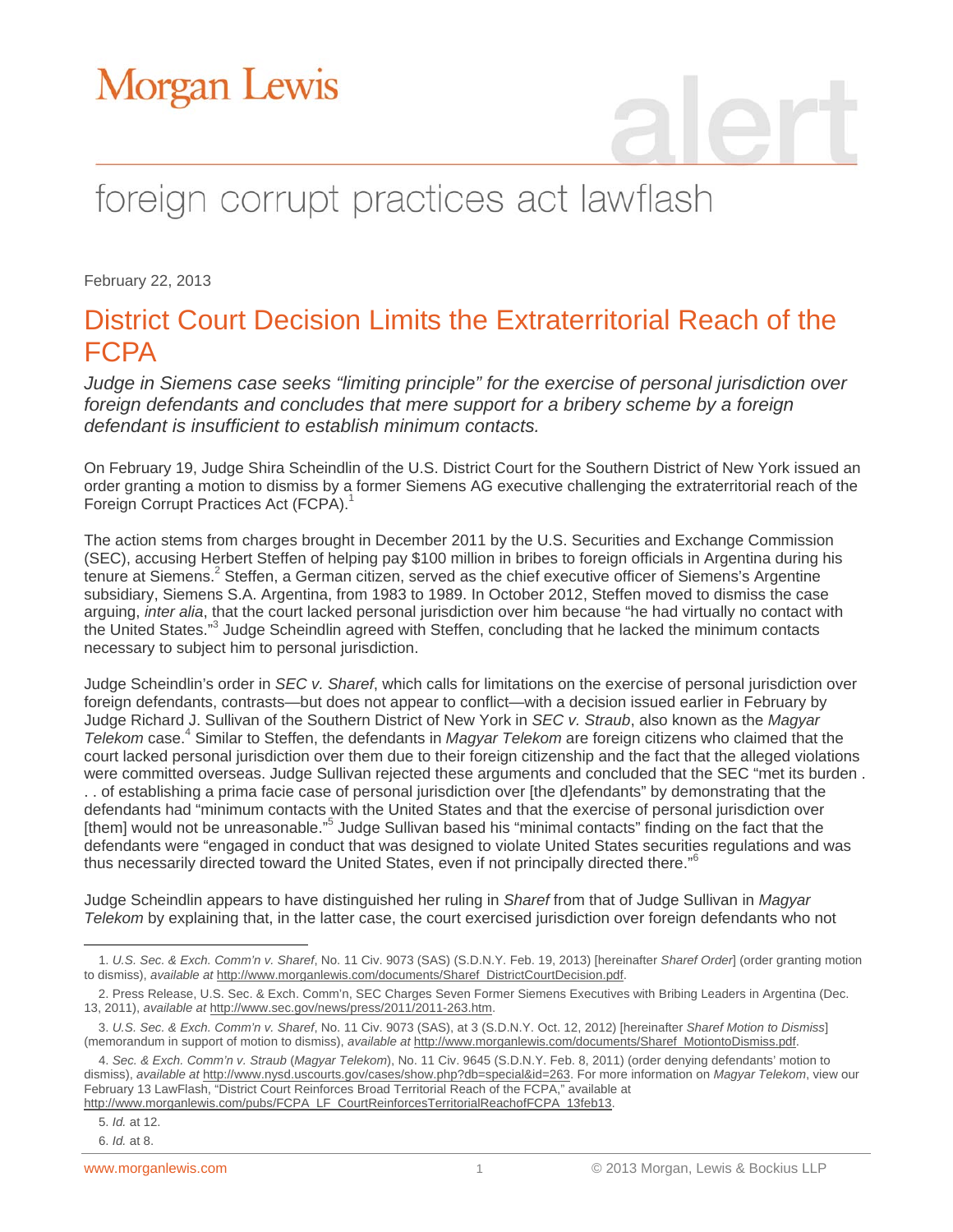only "orchestrated a bribery scheme" but also "signed off on misleading management representations to the company's auditors and signed false SEC filings."<sup>7</sup>

#### **SEC Allegations**

In December 2011, the SEC filed a complaint against seven former Siemens executives, alleging violations of the FCPA "for their involvement in the company's decade-long bribery scheme to retain a \$1 billion government contract to produce national identity cards for Argentine citizens."<sup>8</sup> The SEC claimed that "Siemens paid more than \$100 million in bribes to such high-ranking officials as two former Argentine presidents and former cabinet members" in order to "secure a \$1 billion contract to produce national identity cards known as Documentos Nacionales de Identidad (DNI) for every Argentine citizen."<sup>9</sup> It alleged that additional bribes were paid "[a]fter a change in Argentine political administrations resulted in the DNI contract being suspended and then canceled," including monies paid during arbitration proceedings "to suppress evidence that the contract originally had been obtained through corruption."10 The allegations against Steffen were summarized by Judge Scheindlin as follows:

The Complaint alleged that [co-defendant] Sharef recruited Steffen "to facilitate the payment of bribes" to officials in Argentina because of his longstanding connections in Argentina, which he acquired during his tenure at Siemens Argentina. Following the cancellation of the contract, beginning in December 2000, Steffen and Sharef began renegotiating with the Argentine government, including the newly elected President, which demanded that Siemens paid it bribes in order to reinstate the contract.

In order to facilitate payment of bribes to the Argentine officials, Steffen met several times with [co-defendant] Regendantz, who become the Chief Financial Officer of [Siemens Business Services (SBS)] in February 2002, and "pressured" Regendantz to authorize bribes from SBS to Argentine officials. In April 2002, Steffen told Regendantz that SBS had a "moral duty" to make at least an "advance payment" of ten million dollars to the individuals who had previously handled the bribes because he and other individuals were being threatened as a result of the unpaid bribes.

Once Regendantz authorized the bribes, the allegations against Steffen are limited to participation in a phone call initiated by Sharef from the United States in connection with the bribery scheme, and that in the first half of 2003, defendants including Steffen "urged Sharef to meet the demands [of Argentine officials] and make the additional payments."<sup>11</sup>

In his motion, Steffen argued that the court lacked personal jurisdiction over him because, with the exception of two "isolated and remote" events, "he had virtually no contact with the United States."<sup>12</sup> As explained by Steffen: "The complaint's only mention of the United States with respect to Mr. Steffen is (i) his status as an officer of a foreign company that, in 2001, registered certain securities pursuant to the Exchange Act, which then traded on the New York Stock Exchange . . . and (ii) Mr. Steffen's receipt of 'one or more' telephone calls from the defendant Sharef, who allegedly 'called him from the United States."<sup>13</sup>

The SEC argued, *inter alia*, that Steffen was subject to personal jurisdiction "because his conduct caused foreseeable consequences in the United States.<sup>"14</sup> According to the SEC, Steffen "caused Siemens to report . . . illegal payments as legitimate business expenses" by pressuring co-defendant Regendantz to authorize bribes

 $\overline{a}$ 

<sup>7.</sup> *Sharef Order*, No. 11 Civ. 9073 (SAS), at 17.

<sup>8.</sup> Press Release, U.S. Sec. & Exch. Comm'n, *supra* note 2.

<sup>9.</sup> *Id.* 

<sup>10.</sup> *Id.*

<sup>11.</sup> *Sharef Order*, No. 11 Civ. 9073 (SAS), at 6–7 (citations omitted) (fourth alteration in original).

<sup>12.</sup> *Sharef Motion to Dismiss*, No. 11 Civ. 9073 (SAS), at 3–4.

<sup>13.</sup> *Id.*

<sup>14.</sup> *U.S. Sec. & Exch. Comm'n v. Sharef*, No. 11 Civ. 9073 (SAS), at 1 (S.D.N.Y. Nov. 13, 2012) (memorandum in opposition to defendant's motion to dismiss), *available at* http://www.morganlewis.com/documents/Sharef\_SECResponsetoMTD.pdf.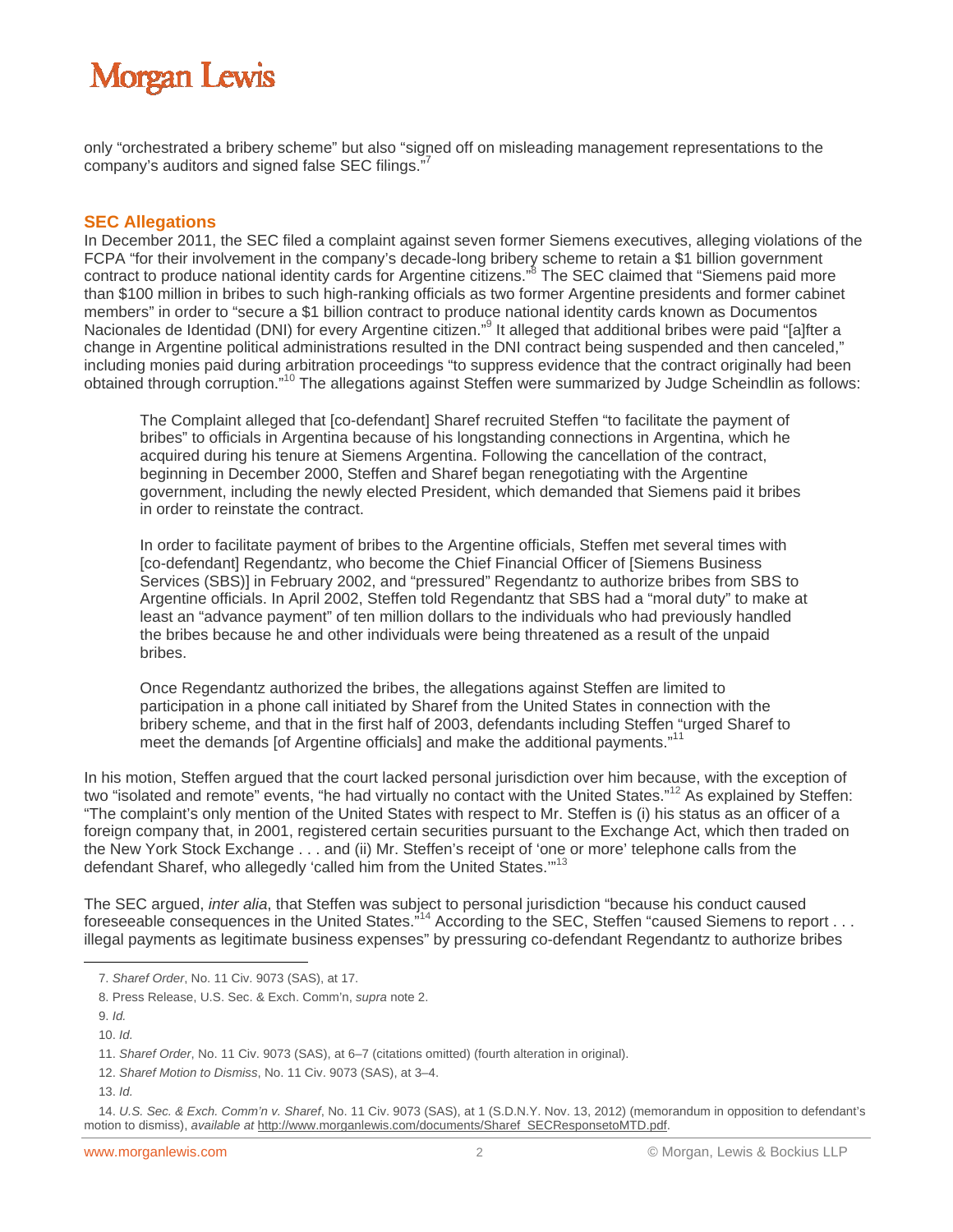from SBS to Argentine officials.15

#### **District Court Order**

Judge Scheindlin explained that, while "there is ample (and growing) support in case law for the exercise of jurisdiction over individuals who played a role in falsifying or manipulating financial statements relied upon by U.S. investors in order to cover up illegal actions directed entirely at a foreign jurisdiction," Steffen was not alleged to have engaged in such conduct.<sup>16</sup> Judge Scheindlin found that Steffen did not authorize the alleged bribes, direct the alleged cover up, or play any role in the allegedly falsified filings. As a result, the judge concluded the following:

The allegations against Steffen fall far short of the requirement that he "follow[] a course of conduct directed at . . . the jurisdiction of a given sovereign, so that the sovereign has the power to subject the defendant to judgment concerning that conduct." Absent any alleged role in the cover ups themselves, let alone any role in preparing false financial statements the exercise of jurisdiction here exceeds the limits of due process, as articulated by the Supreme Court and the Second Circuit.<sup>1</sup>

In granting the motion, Judge Scheindlin rejected the SEC's position that a court can exercise personal jurisdiction over foreign defendants based merely "on the effect of their conduct on SEC filings."<sup>18</sup> She explained that, under the SEC's minimum contacts theory for foreign defendants, "*every* participant in illegal action taken by a foreign company subject to U.S. securities laws would be subject to the jurisdiction of U.S. courts no matter how attenuated their connection with the falsified financial statements."19 As a result, Judge Scheindlin called for a "limiting principle" that restricts the exercise of personal jurisdiction over foreign defendants "[a]bsent any alleged role in the cover up[]  $\dots$  let alone any role in preparing false financial statements."<sup>20</sup>

#### **Implications**

Judge Scheindlin's decision in *Sharef*, while not binding on other courts, suggests that a foreign defendant must do more than participate in a foreign bribery scheme in order to trigger personal jurisdiction for FCPA offenses.

#### **Contacts**

#### Morgan Lewis's White Collar Practice

Morgan Lewis's national and international White Collar Practice features dozens of former prosecutors and former high-level government officials whose experience representing companies and individuals covers a broad array of substantive white collar and government enforcement areas, including, among others:

- Antitrust
- **Congressional** investigations
- **Environmental**
- False Claims Act
- FCPA
- 
- Financial fraud
- Healthcare fraud
	- Industrial accidents and workplace safety
- Import/export regulations
- Money laundering
- Qui tam
- Securities fraud/SEC enforcement
- Tax

 $\overline{a}$ 

19. *Id.* at 18–19 (emphasis in original).

<sup>15.</sup> *Id.* at 13.

<sup>16.</sup> *Sharef Order*, No. 11 Civ. 9073 (SAS), at 17 (citation omitted).

<sup>17.</sup> *Id.* at 19 (citations omitted) (alterations in original).

<sup>18.</sup> *Id.* at 18

<sup>20.</sup> *Id.* at 19 (citation omitted).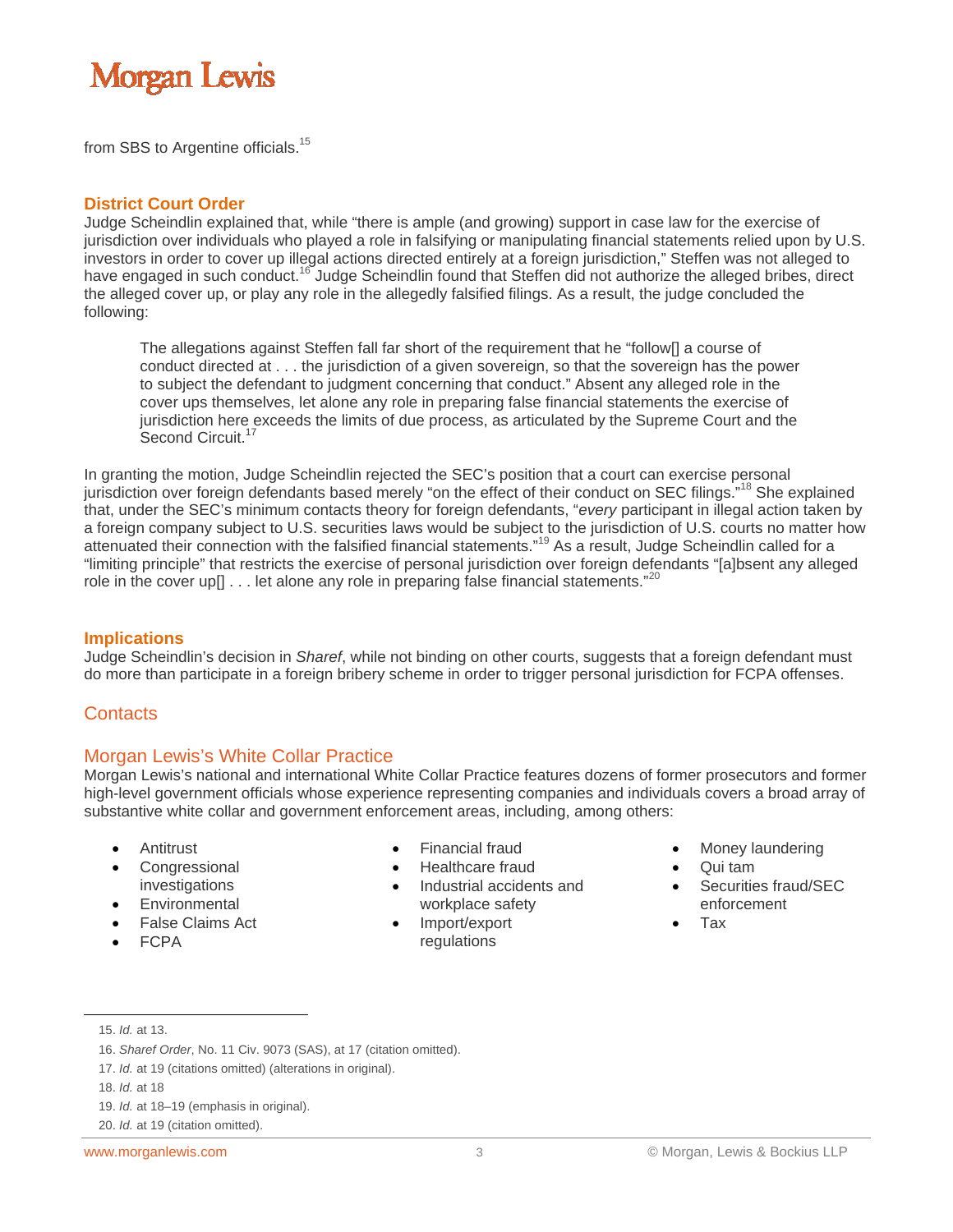If you have any questions regarding this LawFlash, or require assistance with any issue relating to the defense of a government enforcement matter, please contact the authors, George J. Terwilliger III (202.739.5988; gterwilliger@morganlewis.com) and Benjamin D. Klein (202.739.5394; bklein@morganlewis.com), or any of our white collar practitioners:

| <b>Houston</b>            |                     |                              |
|---------------------------|---------------------|------------------------------|
| Ryan D. McConnell         | 713.890.5755        | rmcconnell@morganlewis.com   |
| <b>New York</b>           |                     |                              |
| Leslie R. Caldwell        | 212.309.6260        | lcaldwell@morganlewis.com    |
| Kelly A. Moore            | 212.309.6612        | kelly.moore@morganlewis.com  |
| Martha B. Stolley         | 212.309.6858        | mstolley@morganlewis.com     |
| Philadelphia              |                     |                              |
| Eric W. Sitarchuk         | 215.963.5840        | esitarchuk@morganlewis.com   |
| John C. Dodds             | 215.963.4942        | jdodds@morganlewis.com       |
| <b>Eric Kraeutler</b>     | 215.963.4840        | ekraeutler@morganlewis.com   |
| Matthew J. Siembieda      | 215.963.4854        | msiembieda@morganlewis.com   |
| Lisa C. Dykstra           | 215.963.5699        | ldykstra@morganlewis.com     |
| Nathan J. Andrisani       | 215.963.5362        | nandrisani@morganlewis.com   |
| Meredith S. Auten         | 215.963.5860        | mauten@morganlewis.com       |
| Alison Tanchyk            | 215.963.5847        |                              |
|                           |                     | atanchyk@morganlewis.com     |
| <b>San Francisco</b>      |                     |                              |
| Susan D. Resley           | 415.442.1351        | sresley@morganlewis.com      |
| Washington, D.C.          |                     |                              |
| George J. Terwilliger III | 202.739.5988        | gterwilliger@morganlewis.com |
| Robert J. Bittman         | 202.739.5989        | rbittman@morganlewis.com     |
| Fred F. Fielding          | 202.739.5560        | ffielding@morganlewis.com    |
| Margaret M. Gatti         | 202.739.5409        | mgatti@morganlewis.com       |
| Daniel Levin              | 202.739.5986        | dlevin@morganlewis.com       |
| Matthew S. Miner          | 202.739.5987        | mminer@morganlewis.com       |
| Ronald J. Tenpas          | 202.739.5435        | rtenpas@morganlewis.com      |
| Kathleen McDermott        | 202.739.5458        | kmcdermott@morganlewis.com   |
| Scott A. Memmott          | 202.739.5098        | smemmott@morganlewis.com     |
| Wilmington                |                     |                              |
| Colm F. Connolly          | 302.574.7290        | cconnolly@morganlewis.com    |
| <b>Frankfurt</b>          |                     |                              |
| Jürgen Beninca            | +49.69.714.007.19   | jbeninca@morganlewis.com     |
| London                    |                     |                              |
| Nick Greenwood            | +44 (0)20 3201 5570 | ngreenwood@morganlewis.com   |
| David Waldron             | +44 (0)20 3201 5590 | dwaldron@morganlewis.com     |
| lain Wright               | +44 (0)20 3201 5630 | iwright@morganlewis.com      |
| <b>Moscow</b>             |                     |                              |
| Jonathan H. Hines         | +7 495 212 2552     | jhhines@morganlewis.com      |
| Vasilisa Strizh           | +7 495 212 2540     | vstrizh@morganlewis.com      |
| Nane Oganesyan            | +7 495 212 2575     | noganesyan@morganlewis.com   |
| Oleg I. Berger            | +7 495 212 2545     | oberger@morganlewis.com      |
| <b>Almaty</b>             |                     |                              |
| Aset A. Shyngyssov        | +7 727 250 7575     | ashyngyssov@morganlewis.com  |
|                           |                     |                              |